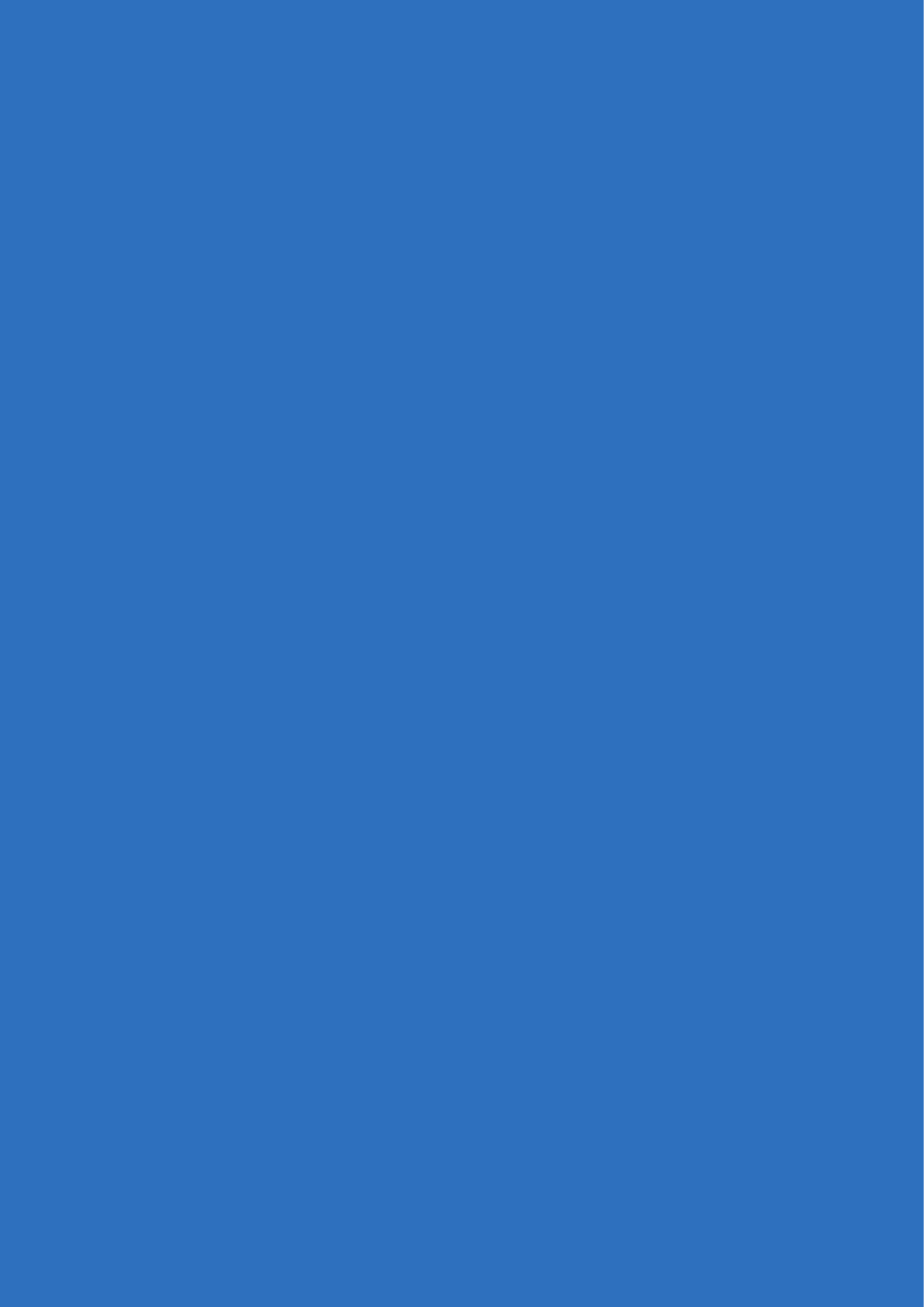# **CANNABIS AND MENTAL HEALTH: Responses to the Emerging Evidence**

*Neil Hunt (KCA, UK) Simon Lenton (National Drug Research Institute, Australia) John Witton (National Addiction Centre, London)*

**The Beckley Foundation Drug Policy Programme (BFDPP) is a new initiative dedicated to providing a rigorous, independent review of the effectiveness of national and international drug policies. The aim of this programme of research and analysis is to assemble and disseminate material that supports the rational consideration of complex drug policy issues, and leads to a more effective management of the widespread use of psychoactive substances in the future.**

## **SUMMARY**

According to United Nations figures, cannabis is the most widely used of the psychoactive substances that are prohibited under the UN Drug Control Conventions. Unlike heroin and cocaine, which are produced in relatively concentrated areas of the world, and whose levels of consumption vary widely across different countries and regions, cannabis is now widely cultivated and consumed across all continents. Furthermore, the use of cannabis or its derivatives is embedded within many traditional cultures, or has become culturally accepted as a drug of choice by a significant proportion of the population in many countries. Not readily associated with the most visible harms arising from drug use, cannabis is seen by many as a relatively benign drug. Indeed, many use it for its medical, therapeutic, social and spiritual benefits. However, there is increasing apprehension about its possible role in triggering or exacerbating mental health problems, or of inhibiting young people's emotional or social development. Cannabis therefore presents unique challenges to the international control system that need to be confronted by policy makers – indeed, the UN Drugs Control Chief Antonio Maria Costa acknowledged, in his closing speech at the 2006 Commission on Narcotic Drugs, that cannabis represents the main weak point in the system that he oversees.

## **INTRODUCTION**

The United Nations recently estimated that 160.9 million people aged 15-64 used cannabis during the year 2003/4 (United Nations Office on Drugs and Crime 2005). In most countries, cannabis is both the most commonly reported illicit drug and the earliest that people use. Such widespread use is important because our understanding of the risks and harms that can accompany its use are progressively improving and, because early use of any drug across the life-course tends to be associated with higher risks.

The acute (short-term) and chronic (long-term) effects of cannabis have been summarised by Hall *et al.* (2000: XXV) as follows:

#### *Acute effects*

- *The major acute adverse psychological and health effects of cannabis intoxication are:*
- *anxiety, dysphoria, panic and paranoia, especially in naive users;*
- *cognitive impairment, especially of attention and memory;*
- *psychomotor impairment, and possibly an increased risk of accident if an intoxicated person attempts to drive a motor vehicle;*
- *an increased risk of experiencing psychotic symptoms among those who are vulnerable because of personal or family history of psychosis; and,*
- *an increased risk of low birth weight babies if cannabis is used during pregnancy.*

#### *Chronic effects*

*The most probable health and psychological effects of chronic heavy cannabis use appear to be:*

- *respiratory diseases associated with smoking as the method of administration, such as chronic bronchitis, and the occurrence of histopathological changes that may be precursors to the development of malignancy;*
- *an increased risk of cancers of the aerodigestive tract, i.e. oral cavity, pharynx, and oesophagus; and,*
- *development of a cannabis dependence syndrome, characterised by an inability to abstain from or to control cannabis use.*

*The following possible adverse effects of chronic, heavy cannabis use remain to be confirmed by further research:* 

- *a decline in occupational performance marked by underachievement in adults in occupations requiring high level cognitive skills, and impaired educational attainment in adolescents; and,*
- *subtle forms of cognitive impairment, most particularly of attention and memory, which persist while the user remains chronically intoxicated, and may or may not be reversed by prolonged abstinence from cannabis.*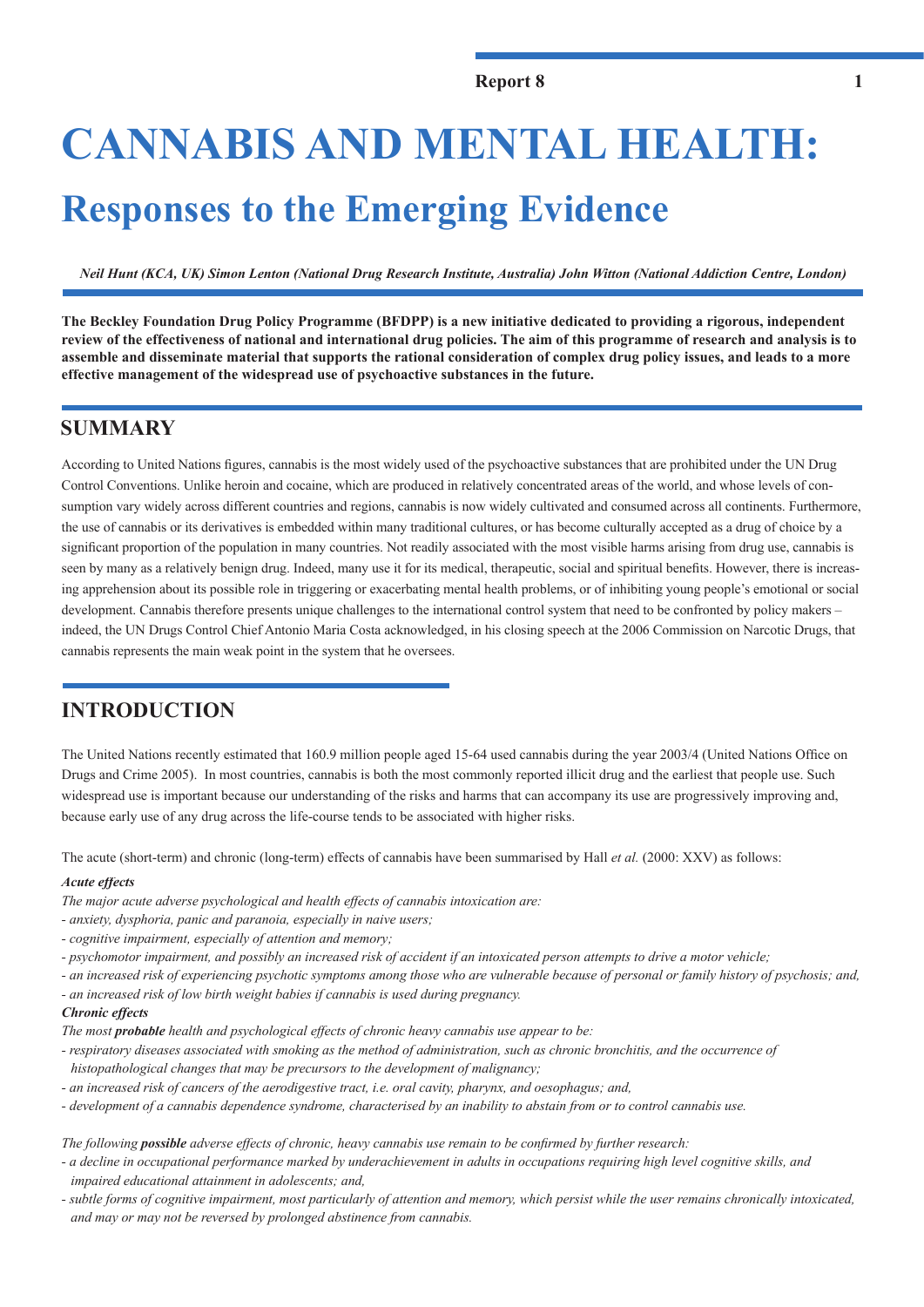Alongside our developing understanding of the impact of cannabis on health and well-being, there are also some indications that the types of cannabis available and patterns in its consumption may be changing. Prominent among these concerns are suggestions that the potency of cannabis is increasing, with the implication that contemporary cannabis consumption now carries greater risks than it has done historically.

Furthermore, a number of recent additions to the literature have raised particular concerns about the impact of cannabis on mental health and the possibility that this may disproportionately affect young people; reinvigorating debates about the extent of risks and harms of cannabis' overall use and how we should best respond. The UK government's referral of the question of cannabis's classification under the Misuse of Drugs Act (1971) back to its Advisory Council on the Misuse of Drugs (ACMD) in 2005  $-$  shortly after its classification was downgraded to Class C - is illustrative of such debates (See Trace *et al*. 2004 for an account of the original process). Accordingly, it is of some note that in January 2006 the Home Secretary decided to retain cannabis in Class C of the UK's Misuse of Drugs Act, in keeping with the recommendation of the ACMD's most recent review of this evidence (Advisory Council on the Misuse of Drugs 2005).

In an effort to make sense of the latest evidence and how to respond most effectively, this briefing summarises recent learning concerning:

- The extent of cannabis use among young people;
- The evidence concerning changes in its strength and availability;
- The relationship between cannabis use and serious and enduring mental health problems (psychosis); and,
- The options for controlling and responding to cannabis use.

## **YOUNG PEOPLE'S USE OF CANNABIS AROUND THE WORLD**

Not only is cannabis the most widely used illicit drug in the world, but its use is generally increasing. Among adults, in some countries where cannabis use has been high - the USA and Australia - its use has recently stabilised, or even declined. However, these effects are in contrast to pronounced increases in Central and Eastern Europe, and prevalence is also increasing in South America (including the Caribbean and Central America), in Africa, and in several countries across Asia (United Nations Office on Drugs and Crime 2005).

Data on 'lifetime use' of cannabis gives an indication of the upper limits of the population of young people at risk. Within studies of youth drug use, this is the most commonly used indicator. However, measures of recent or regular use are more useful for thinking about the population most exposed to hazard and measures such as 'any use in the past 30 days' and 'daily use' are typically reported at lower rates. The following overview summarises international data

for a variety of school and community samples of young people internationally (predominantly those aged 12-18)**\***.

#### *North America*

Within the USA in 2003, 46.1% of 17/18 year olds reported 'lifetime' (i.e. use on one or more occasions 'ever') use; though the more sensitive measures of cannabis use in the 'past 30 days' and 'daily use' are lower, at 21.2% and 6% respectively: a pattern that is found in all studies of youth drug use, where such questions are asked (Johnston *et al.* 2004). In Canada, studies such as the Ontario Students Drug Survey and the Nova Scotia Students Drug Use Survey reveal very similar patterns of cannabis use to those in the USA.

#### *Central America and Caribbean*

Central American countries tend to report lower levels of lifetime use. For Mexico, in 1998, 2.4% of males and 0.45% of females aged 12-17 year olds had used cannabis within the past 12 months (Medina-Mora et al. 2003a, 2003b) and 3% of Guatemalan 12-18 year olds reported lifetime use. In the early 1990s, lifetime cannabis use was reported by about 17% of young people in Jamaica and Barbados, but only 1.8% of young people in the Dominican Republic.

#### *South America*

In South America, cannabis use is generally tending to increase across the continent, but rates are substantially lower than within Europe or North America, with considerable variation between countries. Thus, lifetime cannabis use is reported to be low, at 1.8% among 17-19 year-olds in Peru and also within a Venezuelan school survey. The rate is higher in Bolivia  $-3.5\%$  of 12 to 21 year olds; Uruguay  $-3.7\%$  of 12-19 year olds; Ecuador students  $-3.9\%$ ; Brazil – 7.6% of 10-18 year-olds; Colombia – 9.2% of 12-24 year-olds and Chile –  $11.1\%$  of 12 to 18 year-olds.

#### *Africa*

Data quality in Africa frequently limits what can confidently be said about drug use among young people in many countries. In general, reported rates appear to be lower than most industrialised countries, yet again, with some signs that they are tending to increase. A recent sample of 2732 Cape Town 15-16 year-olds derived from a school survey, Parry *et al*. (2004) have reported lifetime use of: cannabis 32% (males) and 13.1% females. There is suggestive evidence, but no survey data, that rates are lower in many other African states.

#### *Asia*

China's cannabis consumption appears to be low. In Nepal, 1992 data suggested that lifetime use cannabis was 6.1%, whereas in part of southern India cannabis had been used by 27% of students. There are also signs that the impact of tourism is shifting young people's cannabis use in India from bounded, religious contexts towards the recreational patterns characteristic of more industrialised countries (Charles *et al.* 2005). Unusually, heroin use sometimes exceeds the use of cannabis, as in Tashkent, Uzbekistan where among 25.9% of drug users 78.5% had used heroin but only 14% reported cannabis use.

**<sup>\*</sup>** Other than where references indicate the use of more recent data, prevalence rates in this section are from the report: *World situation with regard to drug abuse, with particular reference to children and youth* (United Nations 2001).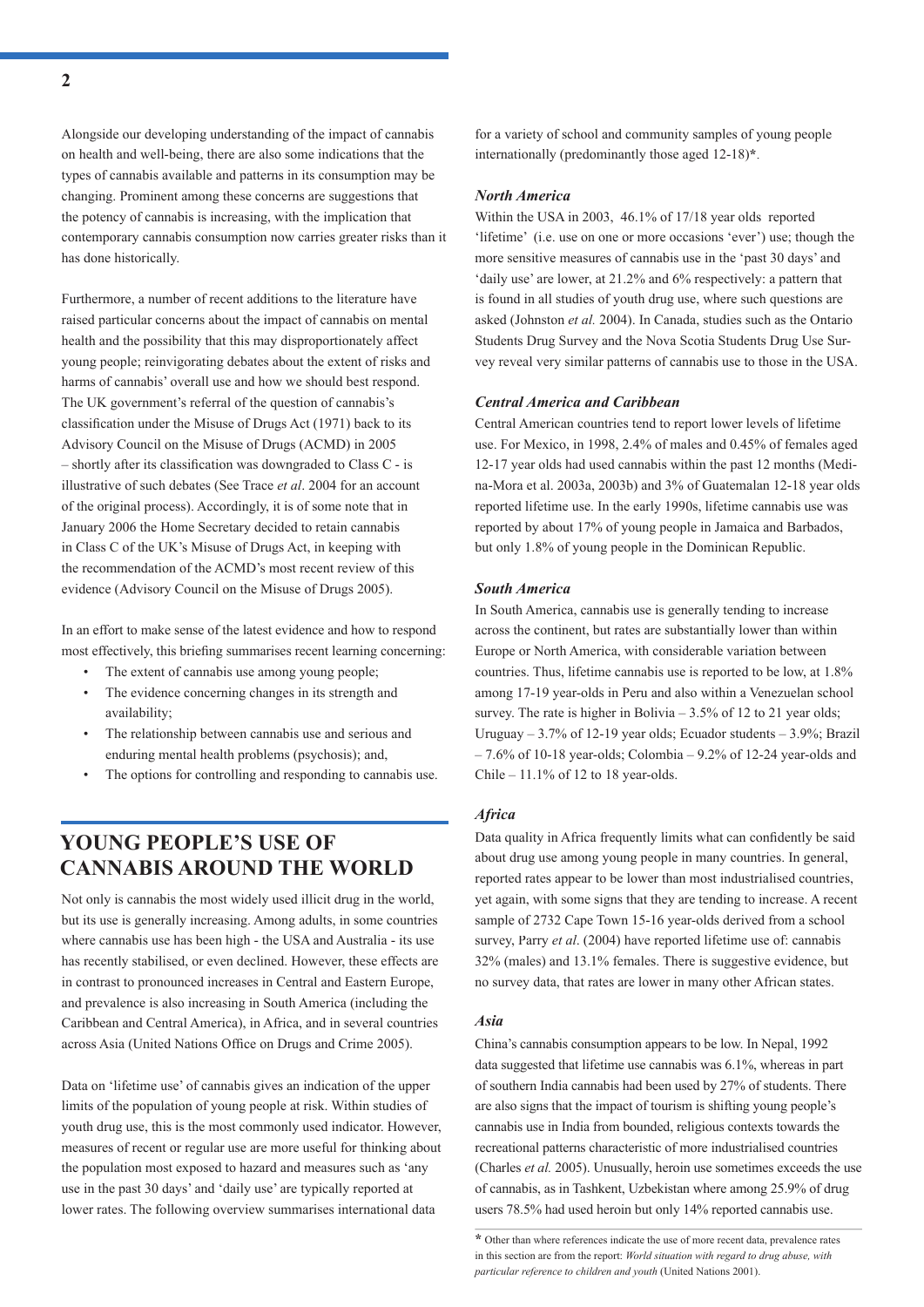| Country/Year    | <b>Source</b>                                     | Age group | <b>Nearly daily/Daily</b>   |
|-----------------|---------------------------------------------------|-----------|-----------------------------|
| Australia 2004  | Australian Institute of Health and Welfare (2005) | $14 - 19$ | $1.6\%$                     |
| <b>USA 2003</b> | Johnston <i>et al.</i> $(2004)$                   | $17 - 18$ | $6.0\%$                     |
| Spain 2002      | EMCDDA (2004b:89)                                 | $14 - 18$ | 3.6%                        |
| France 2002     | EMCDDA (2004b:89)                                 | 17-19     | $9.2\%$ (boys) 3.3% (girls) |

#### *Europe*

In West Europe, there is considerable variation in rates of cannabis use: among 15-16 year-olds, lifetime prevalence ranges from countries with comparatively low rates in Portugal (8%), Sweden  $(8\%)$ , Greece  $(9\%)$ , and Finland  $(10\%)$  to others with relatively high rates: Spain (30%), Ireland (32%), France (35%) and the UK (35%). Romania is another notable exception, as only 1% of young people report having tried cannabis but 8% have tried heroin.

#### *Australia and New Zealand*

Rates of illicit drug use among young people in Australia and New Zealand are broadly similar to those in North America, with the lifetime prevalence of illicit drugs being highest for cannabis and lowest for heroin.

Considering the wide extent of its use, very few harms are reported among the millions of experimental and occasional cannabis users. However, evidence that risks increase with more frequent, heavy use is accumulating; with indications that frequent heavy use is associated with cannabis dependence (Coffey *et al.* 2002), depression and anxiety (Patton *et al.* 2002) and later development of psychosis (Fergusson *et al.* 2005). Among the many people reporting lifetime use, smaller numbers of regular/daily users are consistently found and it is this population that is exposed to the greatest risk of harm.

## **VARIATIONS IN CANNABIS TYPE AND POTENCY**

Two *types* of cannabis are generally available: a herbal preparation (commonly known as marijuana, grass, weed etc.) and a resin (hashish). Concentrated oil is also available, but rarely encountered and not considered further for this reason.

*Type* has some bearing on the way that cannabis is consumed and factors that relate to risk including: the mix of psychoactive ingredients, the speed and efficiency with which these get to the brain, the nature and extent of contaminants and the impact of all its constituents on the gut or lungs.

Cannabis is most commonly smoked; either on its own or with tobacco in hand-rolled cigarettes or, in a variety of pipes, bongs and similar devices. It may also be used in a vaporiser. This is generally regarded as safer because the active ingredients are released at a lower temperature than with smoking, which avoids the inhalation of smoke particles, with the additional risks these pose.

Just as adulterants, contaminants and diluents may have a bearing on health with other drugs, there are anecdotal suggestions that low-grade resin - known as 'soap bar' in places such as the UK – may have contents that are hazardous to health such as toluene and benzene. However, there has been little research on the extent to which this occurs and any accompanying risks.

Finally, cannabis is sometimes eaten: a less popular method that avoids smoke-related hazards but has a slow onset that makes dose regulation harder. Cannabis is not injected.

Cannabis's main psychoactive compound is delta 9 tetrahydrocannabinol (THC) - for which there are several isomers and closely related compounds. Other cannabinoids, notably cannabidiol (CBD), can moderate the effects of THC and there is suggestive evidence that CBD may even exert an antipsychotic effect (Long *et al.* 2005). The THC/CBD ratio is therefore a potentially important area of study within questions of the impact of cannabis on mental health. However, to date, studies of cannabis potency have mainly focused on THC content and it is premature to draw conclusions as to whether some forms of cannabis are more or less harmful than others as a result of their differential THC:CBD ratio.

The potency of cannabis has recently been reviewed by the European Monitoring Centre on Drugs and Drug Addiction (EMCDDA 2004a). Key conclusions were that:

- There are a number of important methodological limitations to the quality of existing data.
- Whereas cannabis resin is commonly consumed in many European countries it is rarely seen in the USA - where herbal cannabis dominates the market. This limits their comparability.
- Natural variation in THC content between and within samples at any one time and place exceeds any long term changes that have happened in Europe or the USA.
- Intensive indoor cultivation of herbal cannabis usually results in a more potent (up to 2-3 times) product than imported herbal cannabis. However, the potency ranges of intensively grown and imported cannabis overlap.
- The overall increases in potency observed in some countries (e.g. the Netherlands) are largely attributable to increased use of home-grown cannabis.
- There is no marked upward trend in the potency of herbal cannabis or cannabis resin imported into Europe.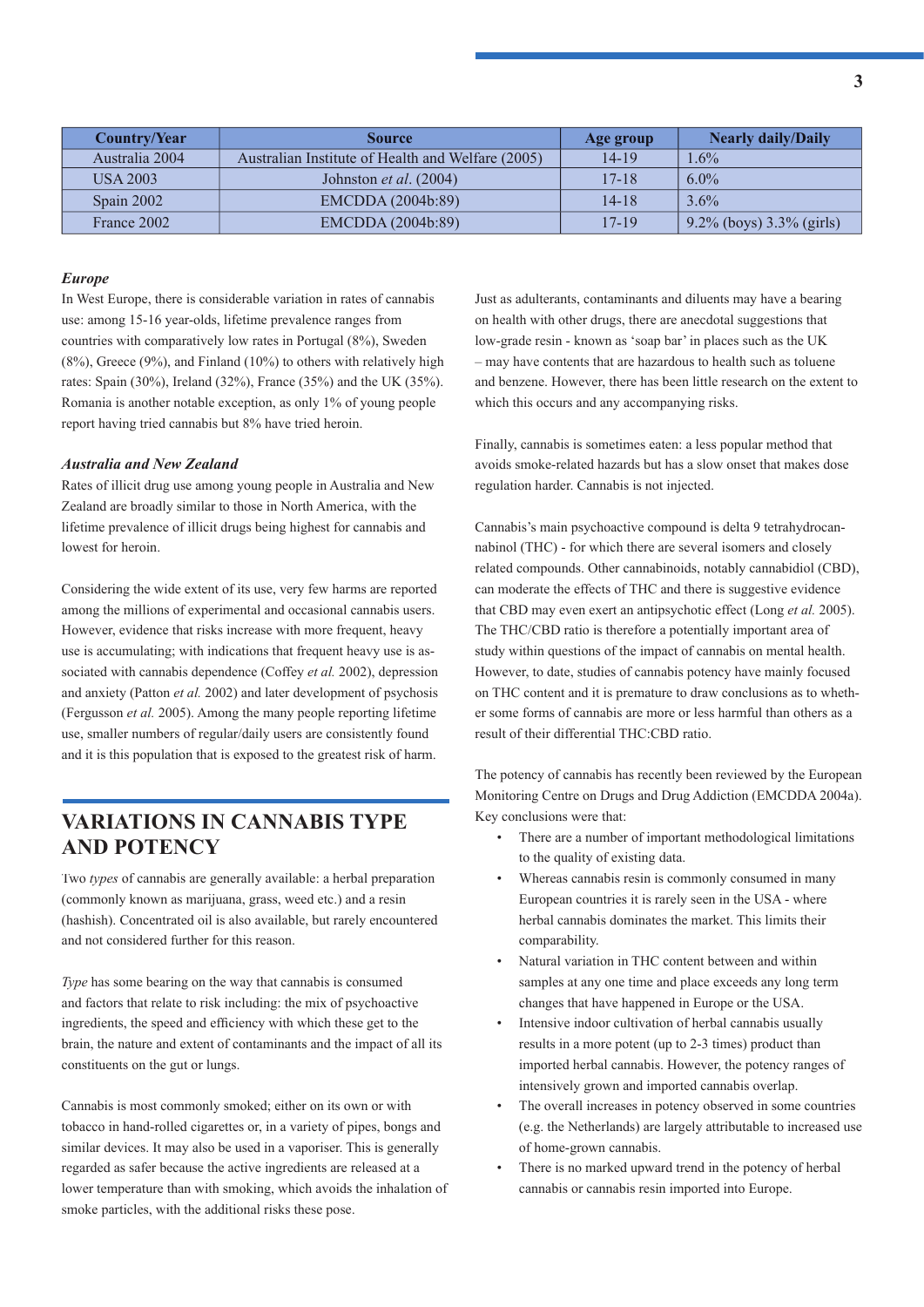Its final conclusion states that:

*"there have been modest changes in THC levels that are*  largely confined to the relatively recent appearance on *the market of intensively cultivated domestically produced cannabis. Cannabis of this type is typically more potent, although it is also clear that the THC content of cannabis products in general is extremely variable and that there are some samples that have always had a high potency…An important point to note is that the possibility of additional public health problems caused by the use of high potency cannabis as compared to cannabis products in general remains poorly understood."*

Perhaps the most important point is that the systems for monitoring changing potency are poorly developed and, at present, largely opportunistic, as they rely on cannabis seizures rather than more systematic sampling from cannabis markets. Considerable work is yet needed to ensure that the methodologies used for assessing THC potency - along with other potentially significant compounds - generate properly comparable data between places and across time.

#### **Cannabis production**

The 2005 World Drug Report reports that 114 cannabis producer countries have been identified, with significant exporter states existing on every continent other than Antarctica. North America is thought to produce more cannabis than any other region and global production is currently rising. Furthermore, increases in THC potency have been reported within the USA, Netherlands and Canada (United Nations Office on Drugs and Crime 2005).

Beyond reliance on traditional cannabis exporters, there are indications that domestic cultivation is increasingly meeting demand. For example, marijuana was the 8th most important agricultural commodity grown in Washington State, USA in 2005 (CBS 2006). The development of stronger strains of cannabis grown hydroponically by widely-dispersed, small-scale producers may also be altering some cannabis markets (for example, Hough *et al*. 2003).

## **CANNABIS AND PSYCHOSIS**

This section describes what is currently known about the relationship between cannabis and psychosis - the most serious, and often enduring, form of mental illness: symptoms of which may include conditions which affect the mind and where there is some loss of contact with reality. Some of the characteristic symptoms of psychosis are confused thinking, disorientation, delusion, false beliefs, hallucinations and changed feelings and behaviour. *Schizophrenia* is a psychotic illness in which the changes in behaviour and other symptoms occur in individuals for periods

of six months or more, with at least one month in this disturbed period marked by two or more psychotic symptoms. People with schizophrenia find it difficult to function in daily life.

A *schizophreniform disorder* is similar to schizophrenia but the symptoms last for less than six months and it is not marked by a decline in functioning.

*Depressive episodes* may be mild, moderate and severe and diagnosis of an episode requires symptoms to have lasted for at least 2 weeks. Symptoms of depression include lack of energy, impairment of sleep, problems with concentration or appetite and suicidal thoughts. These symptoms are frequently combined with symptoms of anxiety such as insomnia, tension and irritability.

Understanding the links between cannabis and psychosis has been a challenge for scientific study, its methods and interpretation, which has left an ongoing debate about the significance of the research findings for public health (MacLeod *et al.* 2004).

#### **Risk factors for mental illness**

The reasons why some people develop psychosis and schizophrenia are not fully understood. Schizophrenia is now considered to develop as a result of an interaction between biological predisposition to the disease and the individual's environment. Research has shown that there is a strong genetic contribution to schizophrenia and those with close relatives with a history of schizophrenia and other psychiatric illnesses have an increased risk of developing the disease over that of the general population. However, 85% of those with schizophrenia have no close relative with the disease and a range of environmental factors have been posited as contributing to the susceptibility to schizophrenia, with a gene-environment interaction coming into play. For example, living in an urban environment can increase the risk of developing schizophrenia by one- third (Krabbendam & Van Os 2005). Family risk factors include maternal infections and flu during pregnancy or use of painkillers by the pregnant mother, although the majority of the factors have been found to have a modest effect. Other possible risk factors identified by research include disturbances in early development, urbanization and migration (Maki *et al*. 2005).

#### **The relationship between cannabis and psychological harm**

There are four main views on the nature of the association between cannabis and later mental disorders. Firstly that the link may be due to sociodemographic, economic or genetic factors common to both cannabis use and the disorder. Secondly, the self-medication hypothesis suggests that patients with mental health problems may be using cannabis and other drugs as a form of self-treatment for their condition. Thirdly that cannabis directly causes new cases of the mental disorder. Finally, the vulnerability hypothesis proposes that the use of cannabis can increase the risk of mental health problems for some at-risk people (Hall *et al.* 2001).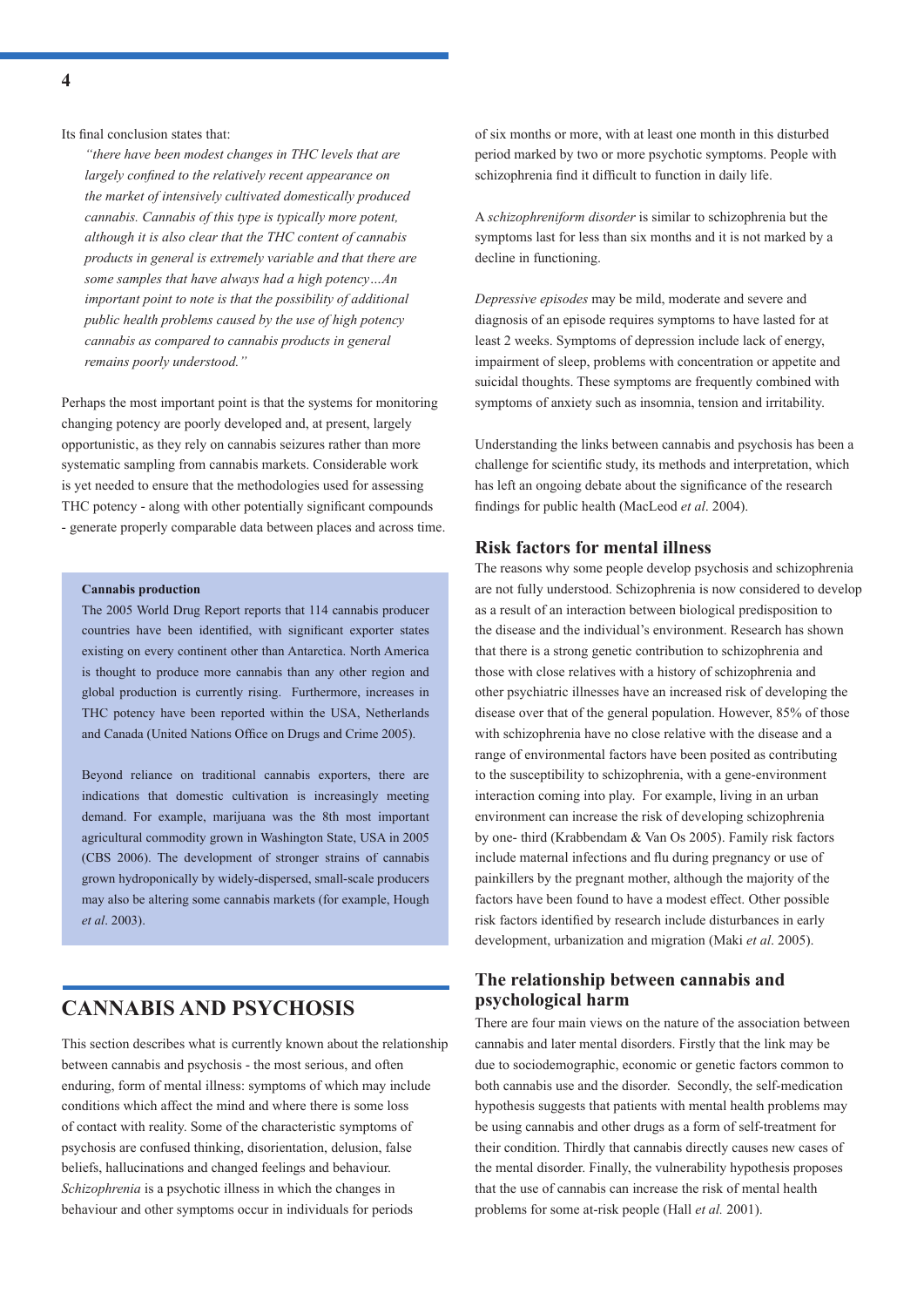#### **Acute, short-lived psychotic episodes**

There is abundant research evidence that cannabis can cause shortlived psychotic episodes. Medical case reports have identified a number of symptoms including mild impairment of consciousness, distortion of time sense, a dream-like euphoric state, fragmentation of thought processes, and auditory and visual hallucinations. Episodes are brief and the person soon recovers. The precipitating role of cannabis in these episodes is confirmed by its use immediately preceding the onset of these attacks and the episodes remitting on cessation of cannabis use (Hall & Degenhardt 2000).

#### **Prevalence of cannabis use among people with schizophrenia**

There is evidence from a range of national and local studies that rates of cannabis use are higher (approximately two-fold) among people with schizophrenia than in the general population. For example, the US National Epidemiological Catchment Area study (Robins & Regier 1991) indicated that  $50\%$  of those identified with schizophrenia also had a diagnosis of substance use disorder (abuse or dependence), compared with 17% of the general population (Regier *et al.*1990). People who used cannabis on a daily basis were 2.4 times more likely to report psychotic experiences than nondaily cannabis users, after controlling for a variety of confounding variables including sociodemographic factors, social role, and other psychiatric conditions (Tien  $&$  Anthony 1990). Similar findings have emerged from surveys in Australia and the Netherlands (Hall & Degenhardt 2000; Van Os *et al*. 2002). Rates of cannabis use have also tended to be twice as high among patients with psychosis in local hospital studies than in community controls, regardless of the treatment setting (Grech *et al*. 1998).

#### **Cannabis and the development of schizophrenia and psychosis**

While studies have found elevated rates of cannabis use amongst those with schizophrenia and psychosis, a number of carefully designed prospective studies have helped to assess the nature of the relationship involved and whether cannabis use precede schizophrenia. The studies have used a variety of different populations to chart the role of a range of risk factors, of which cannabis is just one. The findings from these studies have been summarised in a number of reviews (Arseneault *et al*. 2004; Smit *et al*. 2004), one systematic review paper (Semple *et al*. 2005) and one meta-analysis (Henquet *et al.* 2005).

#### **What is the relationship between cannabis and psychosis?**

While these various studies used a range of methodologies, measurements of cannabis use and psychosis and, in some cases like the Dunedin birth cohort study and the Dutch NEMESIS study of mental health in the general population, were marked by small sample sizes, there was some consistency in the risk of developing psychosis after cannabis use across all the populations studied. Regular cannabis use increased the chances of developing later schizophrenia

or schizophrenia-like psychotic illness by approximately two to threefold (Arseneault *et al.* 2004; Semple *et al.* 2005). In the Dunedin study those who started their cannabis use by age 15 years had a higher risk of developing schizophreniform disorder by age 26 than those who started at age 18, suggesting that early cannabis use may provide higher risk of psychosis outcomes (Arseneault *et al.* 2002). The analysis from a birth cohort study in Christchurch New Zealand has gone the furthest in terms of controlling for a wide range of possible confounding demographic, social and individual factors in their analysis and suggested that the association between cannabis use and psychosis in the study population is unlikely to be due to confounding factors (Fergusson *et al*. 2005). The analysis also suggested that the direction of causality was from cannabis to psychosis, undermining the self-medication hypothesis.

However, the increased rates of cannabis use in the last thirty years have not been accompanied by a corresponding increase in the rates of psychosis in the population (Degenhardt *et al.* 2003a). The studies reviewed here suggest that cannabis is a modest statistical risk factor and the vast majority of young cannabis smokers do not develop psychosis, supporting the hypothesis that a small minority of users may be vulnerable to the effects of cannabis. The vulnerability hypothesis has received some support from a study that explored substance use and psychotic experiences in daily life. The acute effects of cannabis were stronger among participants with high vulnerability for psychosis (experiencing at least one bizarre psychotic symptom or at least two non-bizarre symptoms over the first month). Those vulnerable participants reported increased level of perceived hostility and unusual perceptions, and also decreased level of pleasure associated with the experience of using cannabis (Verdoux *et al*. 2003). Studies of the family histories of users and non users add further support to this model. The Edinburgh High Risk study found that frequent cannabis use, among young people with a family history of psychosis was associated with a six-fold increase in the risk of psychosis compared with controls (Miller *et al.* 2001) Adding further weight to the strength of the vulnerability hypothesis is a recent study, awaiting replication, that examined a gene-environment interaction in the Dunedin study population, finding that a gene called COMT moderated the influence of adolescent cannabis use on developing adult psychosis in the Dunedin sample (Caspi *et al*. 2005).

#### **Cannabis and the course of schizophrenia**

The results from a number of studies suggest that cannabis use can make the symptoms and treatment outcomes of those with the illness worse. In one prospective study cannabis-using patients were compared to patients who did not use cannabis in an outpatient setting in Holland. The patients' psychiatric health was tracked each month for a year. The cannabis users had more and earlier psychotic relapses or exacerbation of symptoms, which was significantly more noticeable among the heavy users. These effects persisted after controlling for other drug and alcohol, use, antipsychotic medication adherence and dosage (Linszen *et al*. 1994).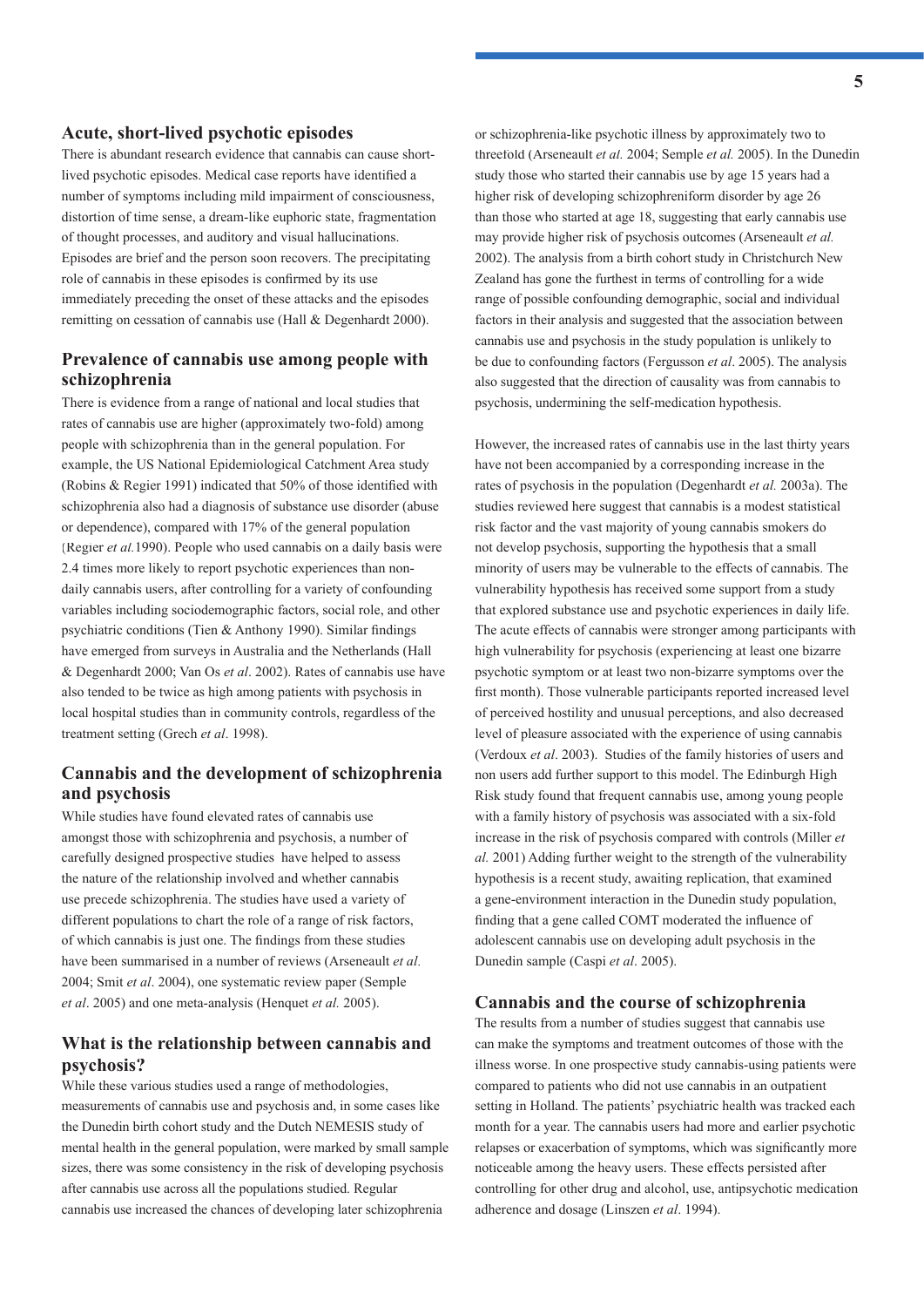More recent prospective studies have had longer follow-up studies. For example, one long-term case-control study followed 115 first episode patients with six assessments over a five year period. However, this study only had 4 cannabis users in the sample who were combined with the conjoint alcohol and alcohol users only in the group for analysis. The substance misusers fared worse than the nonusers, with poorer treatment adherence, lower use of rehabilitation services and showed higher positive symptoms at each assessment.

However, not all studies have found that cannabis use has a negative effect on the course and outcome of schizophrenia. Two community studies, one in America and one in Scotland, found that past or present substance misuse (mainly cannabis) had little adverse impact on symptoms, course of illness or service use (Zisook *et al*. 1992; Cantwell 2003). The mixed results from these studies may reflect the difference in the samples studied and the research designs used. Some studies did not control for the effect of medication, possibly confounding the results. The strongest evidence available currently suggests that cannabis does worsen the prognosis for the majority of those with schizophrenia who also smoke cannabis; but, that there may be a subgroup who finds its use beneficial in coping with side effects of their medication or dealing with the negative symptoms of their illness.

#### **Cannabis, anxiety and depression**

Cannabis and its relationship with anxiety and depression has received less research attention in comparison to schizophrenia and psychosis. National population studies have found evidence for a link between cannabis use and depression. A study of a nationally representative sample of 7000 adults aged 15 to 45 in the USA, found a small increased risk of depression among the current users of cannabis (Chen *et al*. 2002). Another study of a nationally representative sample of 40-50 year olds in the USA found an small increased risk, but one that was associated with earlier onset of cannabis use rather than current use (Green & Ritter 2000). A national population study in Australia found that cannabis users were between two to three times more likely to meet criteria for a mood disorder than non-users. Prevalence of mood disorders increased from 6% in non-users to 14% of those who met criteria for cannabis dependence (Degenhardt *et al.* 2001).

In a longitudinal study of a representative sample of 1601 secondary school students in the Australian state of Victoria, weekly or more frequent use led to a doubling of the risk for later anxiety or depression by the age of 20 years, while female daily users had a fivefold increase in later depression and anxiety. (Patton *et al.* 2002). Depression and anxiety in the students did not predict later cannabis use in the analysis, suggesting that cannabis was not used for selfmedication. However, findings from the smaller New Zealand Dunedin sample reported above indicated that those in the sample using cannabis by age 15 did not have a significantly higher risk of later depression by the age of 26 years than non-users did, although the sample size may prevented the identification of a relationship in the statistical analysis (Arseneault *et al*. 2002). The Dunedin study, however, did find that using cannabis three or more times by age 18 was a moderate predictor of depression by age 26 after controlling for a range of variables in the statistical analysis. A meta-analysis of cohort studies found a modest but significant association between early onset heavy use of cannabis use and later depression (Degenhardt *et al*. 2003b). In a follow-up study of the New Zealand Christchurch sample, the analysis controlled for a range of confounding factors that might explain the association between cannabis and a range of psychosocial outcomes including depression and suicide attempts. The link between cannabis and these outcomes and heavy (at least weekly) cannabis use still persisted, suggesting that cannabis was contributing directly to these outcomes (Fergusson *et al.* 2002).

Like depression and schizophrenia, anxiety disorders are found at higher rates among frequent users of cannabis than non-users. There have been a number of case reports of panic reactions after cannabis use. In a survey of 1000 young adults in New Zealand, acute anxiety and panic was the most common psychiatric problem reported by cannabis smokers in the study (Thomas 1996). As indicated above, the Victorian longitudinal study found an increased risk of mixed anxiety and depression after daily cannabis use (Patton *et al.* 2002). However, the few other longitudinal studies in this area have generally tended to fail to find a relationship between anxiety and cannabis use or found that other factors account for the relationship. For example the Christchurch study found that although substance (mainly cannabis) abuse and dependence was higher among those with an anxiety disorder, the association could largely be the results of a range of factors such as childhood and family factors, peer affiliations and co-morbid depression (Goodwin et al. 2004).

#### **Conclusion**

Taken as a whole, the available epidemiological evidence suggests that cannabis can exacerbate the symptoms of schizophrenia. The best available evidence from the existing range of prospective epidemiological studies indicates that cannabis can precipitate schizophrenia in people who are already vulnerable for individual or family reasons. Those with a psychosis vulnerability may also be at an increased risk of experiencing psychotic symptoms, particularly if their cannabis use is regular. The evidence for an association between cannabis use and depression or anxiety is mixed, with longitudinal research suggesting that cannabis is a moderate risk factor for later depression but that the relationship between cannabis and anxiety is likely to be the result of other mediating factors such as childhood and family factors.

Although more research work is needed to understand the pathways involved, this implies that a precautionary approach should be adopted, which aims to minimise any contribution cannabis makes to the development or exacerbation of psychotic illness. For prevention, this implies:

The adoption of strategies to reduce cannabis use, with a specific objective of minimising regular and heavy patterns of consumption.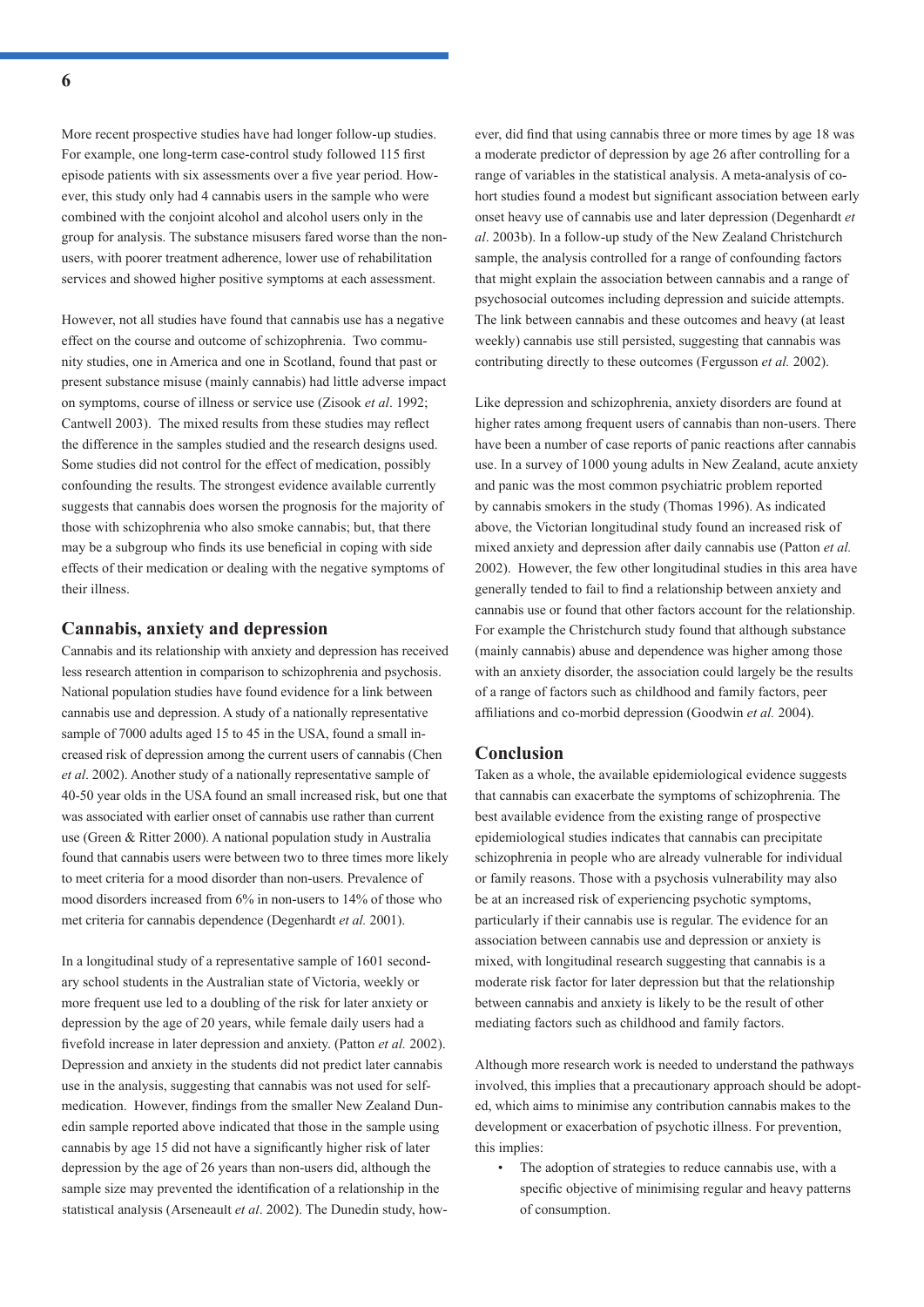• Targeting responses at adolescents and young adults, as cannabis use during brain development may engender heightened risk, and this is also the time when schizophrenia most commonly develops.

For people with schizophrenia, the UK's Advisory Council on the Misuse of Drugs (2005) has also recommended:

• Enhanced measures to protect people from in-patient exposure to cannabis and help them avoid drug use in the community.

Currently, the main domains in which interventions are contemplated include: legal controls, education, health services and structural approaches. While some of these point towards relatively immediate and direct responses, others imply longer term social changes.

## **HOW MIGHT RISKS AND HARMS BEST BE MINIMISED?**

#### **Legal controls**

Six major options have been identified for controlling cannabis through the legal system (McDonald *et al.* 1994). Most of the published research has been done on moving from *strict prohibition* to *prohibition with civil penalties* with a few studies on the impact of the Netherlands' *Prohibition with an expediency principle scheme*. Under *prohibition with civil penalties*, possession and use remain illegal but civil rather than criminal penalties apply and more severe sanctions are maintained for larger scale possession supply offences. Such a system applies to cannabis use in 11 U.S. states and four Australian jurisdictions. Under *prohibition with an expediency principle*, all-drug related activities are illegal, however, cases involving defined small quantities are not investigated or prosecuted by police. Examples of this system operate for cannabis in Belgium, Germany, Denmark and the Netherlands (EMCDDA 2003).

Most countries, being signatories to the three main international drug conventions are bound to have systems in place that prohibit the availability of certain drugs. While interpretations of these laws differ, most commentators (e.g. Krajewski 1999) agree that *prohibition with civil penalty systems* and *prohibition with an expediency principle schemes* comply with the treaties because the drug offences remain illegal on the statute.

Although the published evidence evaluating the impact of cannabis policies is not large, caution needs to be exercised in its interpretation. The policy environment is a dynamic one where effects decay and what is implemented changes over time (Pacula, Chriqui,  $&$  King 2003). International comparisons are difficult and results can be confounded by cultural, political, geographic and climatic differences. Cannabis law reforms often occur in locations with already high rates of use, consequently pre-post or longitudinal designs with 'matched' control locations are needed to identify true impacts. Any research evidence is at best indicative – as the

actual impacts of any future cannabis policy reforms will depend on contextual factors and how the reforms are implemented. Therefore it is important that changes to cannabis policy are evaluated, monitored and reviewed.

#### *Policy impact studies*

In the US, four controlled studies conducted on those 11 States which introduced *prohibition with civil penalty schemes* between 1973 and 1978 found they did not experience greater increases in cannabis use among adults or adolescents, nor more favourable attitudes towards the drug, than those states which maintained strict prohibition with criminal penalties (Single, Christie, & Ali 2000; Theis & Register, 1993). A study of hospital emergency room data suggested that decriminalisation of cannabis in these States was accompanied by a significant decrease in emergency room episodes involving drugs other than cannabis, and an increase in cannabis episodes suggesting that when civil penalties were introduced illicit drug users tended to stay with the use of the less penalised cannabis, and move away from the use of the other more severely punished illicit drugs (Model 1993).

Research on the impact of the South Australian Cannabis Expiation Notice (CEN) system, which having commenced in 1987 is the longest running and most researched Australian scheme, concluded that rates of recent (weekly) use by adults, and rates of use among young adults and school students had not increased at a greater rate in South Australia than other States which maintained criminal penalties (Donnelly, Hall, & Christie 2000). However, the social costs of a criminal conviction were greater than those of a civil penalty system in terms of adverse impacts on employment, further trouble with the law, relationships, accommodation etc., yet criminal penalties were no better than civil penalties at deterring the use of those apprehended (Lenton, Christie *et al.* 1999, 2000).

#### *Cross-national comparisons*

A cross national comparison between the Netherlands, other European states and the USA, shows that despite the introduction of cannabis *coffeeshops* the Dutch do not have higher rates of cannabis use than these other countries (MacCoun & Reuter 1997). However, while reductions in criminal penalties in the Netherlands from 1976 to 1992 have had only limited effects on cannabis use, the increase in commercial access to cannabis in the Netherlands from 1992 to 1996 with the growth in numbers of cannabis coffeeshops has been associated with growth in the cannabis using population, including among young people (MacCoun & Reuter 1997, 2001a). In followup published correspondence these authors suggest that the use of *prohibition with civil penalties,* rather than *partial prohibition* with increasing commercialisation of the cannabis industry through a *coffeeshop* system, might meet the same goals with fewer risks (MacCoun & Reuter 2001b).

A recent comparison of representative samples of experienced cannabis users (used 25 times or more) in similar cities with opposing can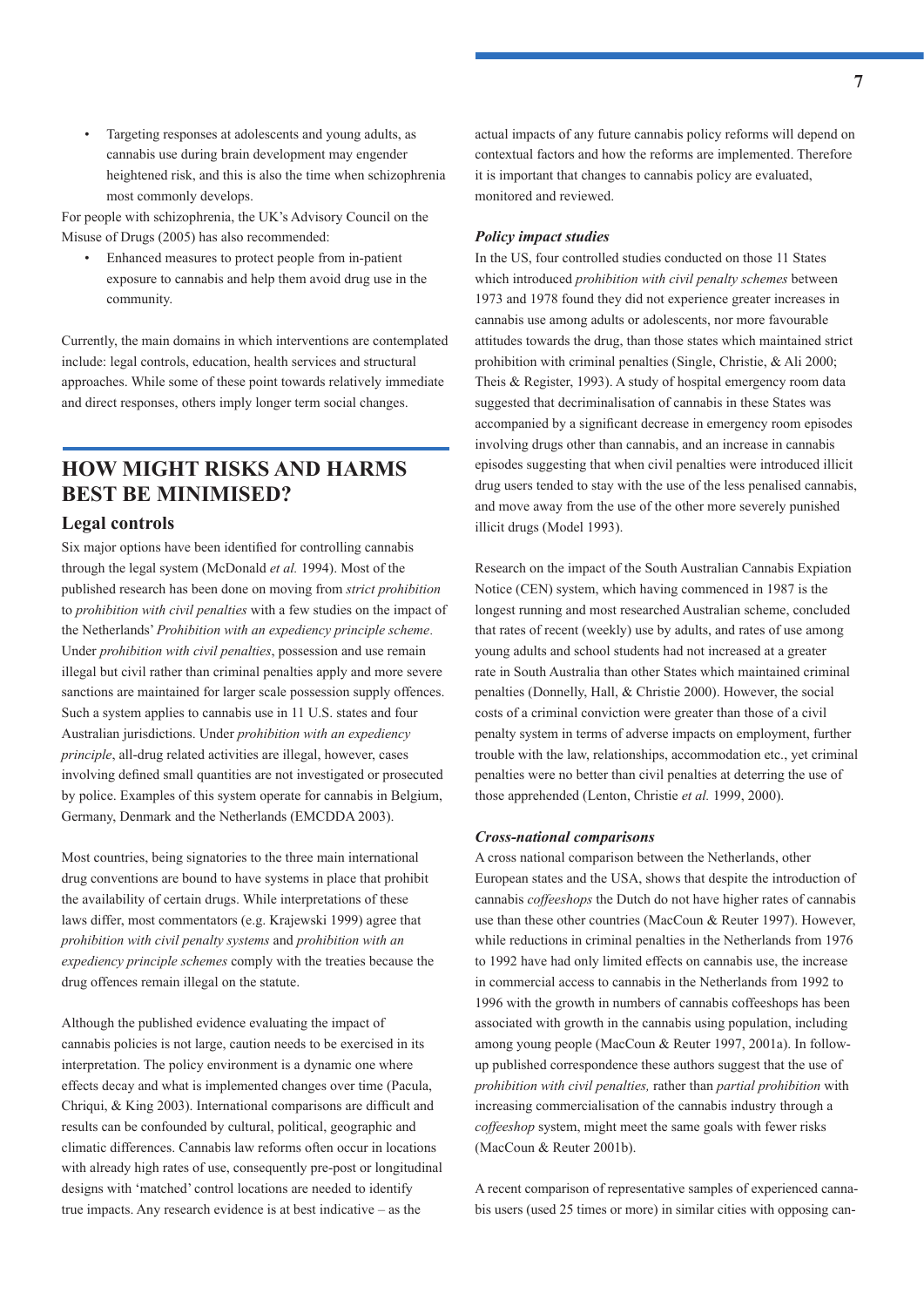nabis policies—Amsterdam, (decriminalisation), and San Francisco, California (criminalisation) found no evidence that 'criminalisation' reduced use or 'decriminalisation' increased use. Rather, except for the higher rates of cannabis use in San Francisco, they found strong similarities across both cities (Reinarman, Cohen & Kaal 2004).

#### *Economic analyses*

There have been at least four economic analyses of the impact of introducing *prohibition with civil penalty schemes* on law enforcement and other costs. These suggest potential for substantial criminal justice savings, the magnitude of which depends on the size of the jurisdiction and the cost of the existing mechanisms for control of minor cannabis offences. Thus in California, annual savings were estimated at \$US100 million (Aldrich & Mikuriya 1988), in Massachusetts at \$US24.3million (Miron 2002) and in South Australia at less than \$US1 million p.a. (Brooks *et al.* 1999). Prior to the reclassification of cannabis in the UK, the annual cost of policing cannabis was also estimated at £50 million (May *et al*. 2002:38).

#### *The criminological evidence*

Most criminological research on the deterrence impact of cannabis law has shown that the certainty of apprehension, rather than the severity of punishment, is more likely to produce deterrence. However, criminal penalties are not a major deterrent to cannabis use, not least because the likelihood of being apprehended for a minor cannabis offence is extremely low. The evidence strongly suggests that applying criminal penalties to minor cannabis offenders fails to deter use in the general community or among those apprehended, but imposes significant social costs on those unfortunate enough to get apprehended, many of whom are an otherwise law-abiding group.

A range of other factors such as public attitudes to cannabis use, the perceived fairness of the law and its enforcement, peer influences, and the utility of cannabis use are likely to far outweigh the deterrent value of a criminal conviction (Lenton 2005).

#### **Education, public health and treatment responses**

As has been noted, the risks of psychosis appear to increase with the frequency and heaviness of use, and it seems likely that, compared to adults, young people are most susceptible to these and other adverse effects (Solowji & Greyner 2002). This strongly suggests that an emphasis upon young people's use would be channelled where need is greatest and interventions can be most effective. Agencies working with young people have diverse opportunities to provide a range of *education, treatment* and *public health* interventions that are relevant to cannabis users.

#### *Education*

It has become commonplace for policy makers to look to education within responses to a diverse range of intractable health and social problems: an underpinning assumption being that better informed

young people will not engage in behaviours that can be pleasurable but carry risks. As such, drug education has mostly been approached as a form of *primary prevention* that may help stop people using drugs such as cannabis and substantial efforts to promote abstinence have taken place within school-based education. However, despite their widespread use, the evidence suggests that, to date, they have very poor effectiveness. An extensive review for the World Health Organisation (Hawks *et al*. 2002: x-xi) concludes that:

*While the majority of studies reviewed, deriving mainly from the United States, have abstinence as their goal, there is evidence that programmes having this goal consistently fail to produce behavioural effects suggesting that there is a need to develop programmes with outcomes other than abstinence as their goal.*

This suggests that although it may be feasible for drug education to produce a better informed population - of both cannabis users and abstainers alike - it is unrealistic to look to drug education to have any primary preventive effect. This does not rule out other efforts to reduce harm (e.g. targeted work to delay commencement or, that aims to reduce cannabis smoking during school time when it has the most detrimental effect on learning) but points to limitations to what might reasonably be expected in this domain.

It is noteworthy that efforts to promote abstinence have largely eclipsed any concerted efforts to delay use or avert regular, riskier and heavy use among the many young people who use cannabis. Our present understanding highlights these as areas where education efforts might yet be worthwhile, and suggests that a concerted programme of development and evaluation may still yield valuable gains with these less ambitious, but possibly more realistic objectives.

Regardless of the impact of educational approaches concerning cannabis, retention and engagement within education is one critical protective element of the structural environment that shapes young people's development – discussed in more detail later. Conversely, truancy and exclusion from school can rapidly consolidate social networks and values that favour regular cannabis use; exacerbating problems in the most marginalised and vulnerable youth. This highlights the importance of programmes that aim energetically to include and retain these groups within education.

#### **Public health approaches**

Within a *public health* approach to cannabis use, numerous parallels exists with the way in which tobacco smokers and alcohol drinkers are addressed with targeted messages such as those concerning the health effects of smoking and within 'drink driving' campaigns. To date, few concerted, evaluated efforts have been made in this area for cannabis. There are nevertheless a range of populationbased messages for cannabis users that have the potential to reduce harm and enhance health using a combination of mass media and targeted approaches drawing on 'social marketing' techniques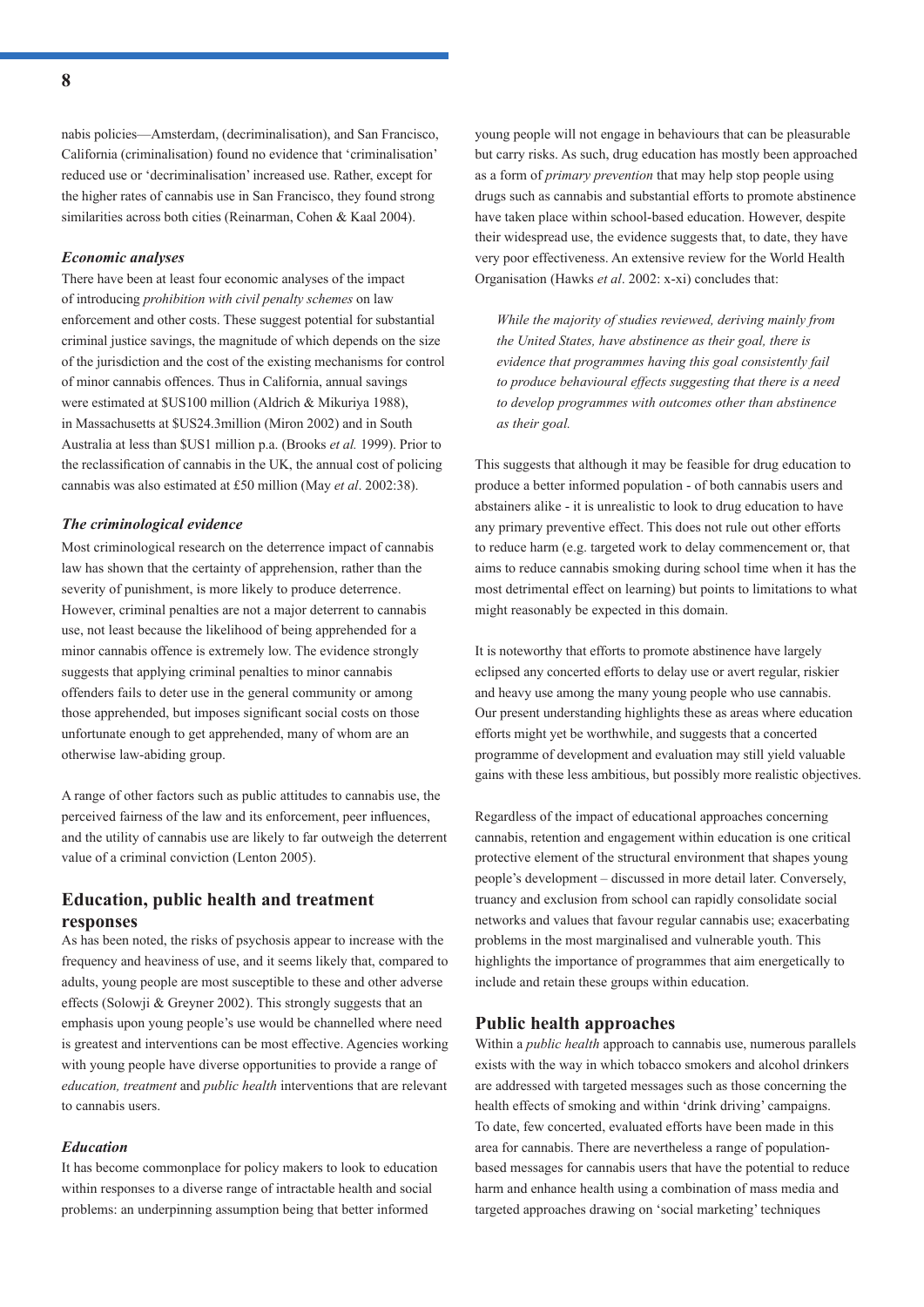(Henderson & Bennett 1999). This is therefore an area that is worthy of development. The following list is indicative of some areas that could potentially be addressed:

Mental health – Promoting awareness of a) the general risks of adverse acute reactions to cannabis and possible triggering of psychotic illness; b) heightened risks for people with family history of disorder/personal history of adverse effects; c) the desirability of abstinence, particularly for people with heightened risk.

Dependence – Public campaigns that a) reinforce awareness of the risk of cannabis dependence; b) promote self-control strategies; c) publicise awareness of treatment and pathways for help-seeking.

Legal harms – Publicising the risk of harm that can arise through criminal/civil consequences of conviction such as a) impacts on freedom to travel, b) exclusion from employment/education and other forms of disenfranchisement e.g. the loss of entitlement to vote in the USA.

#### **Treatment**

Although the great majority of cannabis use does not appear to become problematic, use of cannabis already makes an important contribution to the overall demand for drug treatment. As the United Nations Office on Drugs and Crime (2005:94) concludes:

*Despite its widespread use, cannabis does not generate demand for treatment at the rate of other street drugs, but more than 60% of treatment admissions in Africa are cannabis-related, compared to 45% in North America and 30% in the Oceania region.* 

Within Europe, demand for cannabis treatment is also climbing, with indications that cannabis is the 'primary drug' in 12% of treatment episodes - second only to heroin (EMCDDA 2005a:40). Though it should be noted that such statistics are, to some extent, artefacts of the various monitoring systems that are being used.

It is not yet clear how the effectiveness of treatment can be optimised but there is growing evidence that it may fulfil a useful role (Loxley *et al.* 2004). The recent UK Advisory Council on the Misuse of Drugs report explicitly identifies treatment for cannabis dependence as an area requiring development, along with a parallel programme to enhance the evidence-base for practice (Advisory Council on the Misuse of Drugs 2005).

*Treatment* options include treatment for dependence and 'brief interventions' drawing on principles such as motivational interviewing. To date, cannabis/youth drug use treatment approaches have largely derived from existing work in the alcohol field and with other illicit drugs; using approaches largely grounded in cognitive behaviour work, along with self-help manual based approaches with both abstinence and non-abstinence/harm reduction goals. Some recent evidence points to the utility of a single motivational interviewing

session for reducing consumption, though again complete cessation of cannabis use was less common: a notable study because its effect seemed most pronounced on more vulnerable and 'high risk' youth (McCambridge & Strang 2004). Such work requires replication and further development.

Similar problems similarly limit what can be said about the effectiveness of drug treatment for young people in general. Nevertheless, one systematic review points to developing evidence – largely North American – that assorted counselling and familyfocused approaches can sometimes a) reduce drug use b) improve well-being, and c) improve family and social relations (Elliot *et al.* 2002). Again, further development and evaluation is required to understand to what extent such results are reproducible in other contexts and are applicable specifically to cannabis.

With specific regard to cannabis and mental health problems, it seems likely that enhancing systems/liaison between youth services, drug treatment agencies and adolescent/adult psychiatric services could be beneficial. It is, as yet, unclear to what extent wider, general health services might contribute to the reduction of cannabis-related harm, but it seems noteworthy that the ACMD have recently highlighted the importance of addressing cannabis use and prevention for patients with schizophrenia (2005).

Finally, scanning the horizon within treatment/health responses, the very early evidence (Caspi *et al.* 2005) that part of the population may be more susceptible to problems with cannabis due in some part to genetic factors suggests that, in time, genetic screening may have some role to play as a tool for providing people with individualised health information about heightened risks/vulnerability. However, the contribution of any such genetic factors requires further clarification before any such measure could become feasible.

#### **Structural interventions**

There is increasing recognition of the ways that problem drug use are determined by structural factors at the global, national and community-level including: socioeconomic deprivation, income inequalities, social inclusion, social cohesion and the cultural capital available within communities (Spooner *et al.* 2001). This strongly suggests that interventions focusing on the individual are profoundly constrained if structural determinants of problem cannabis use, as a component of problem drug use in general, are ignored. Such approaches typically focus on enhancing *protective factors* and reducing the *risk factors* to which young people in general, along with those from specific vulnerable groups (e.g. young offenders, children within care systems, street children, school excludees and some ethnic minority groups) often have multiple exposure (The Health Advisory Service 2001; Benson *et al.* 2004).

The literature cited above reveals that many such factors are identifiable. Some are susceptible to more immediate, programmatic approaches. For example: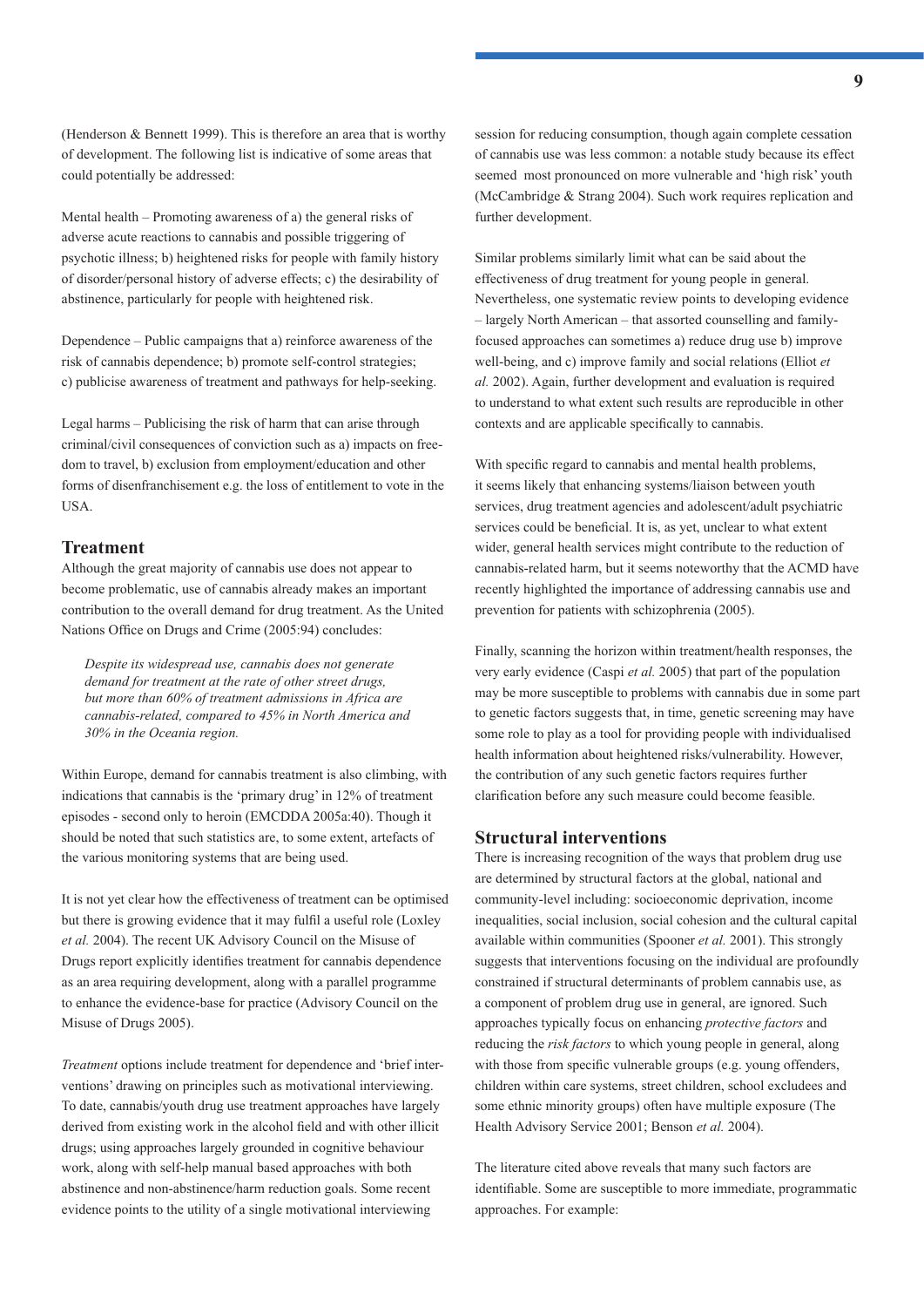#### **CANNABIS AND THE UN INTERNATIONAL DRUG CONTROL SYSTEM.**

The United Nations Conventions on drugs classify narcotic drugs and psychotropic substances by virtue of their danger to health, risk of abuse and therapeutic value. The 1961 Single Convention on Narcotic drugs is the bedrock of the current international system. While there is a certain degree of flexibility within the extant treaties (1961, 1971, 1988), the prohibitive ethos of the system is clear. Article 4(c) of the Single Convention obliges signatory nations, subject to the provisions of the Convention, to limit exclusively to medical and scientific purposes the production, manufacture, export, import, distribution of, trade in, use and possession of drugs listed. The Single Convention classifies narcotic drugs in four schedules. Cannabis is listed twice. It is in Schedule I, as a substance whose properties give rise to dependence and which presents a serious risk of abuse. It is also in Schedule IV, among the most dangerous substances, by virtue of the associated risks of abuse, its particularly harmful characteristics and its extremely limited medical or therapeutic value (EMCDDA, 2005b).

Cannabis first came under a limited form of international control at the Geneva Conference in 1925, on the insistence of the Egyptian delegation. This was accepted despite the fact that the issue was not on the agenda and according to the British delegate was yet "in an unprepared state." During the 1930s the implementation of international controls was pushed for by the US, which was troubled by the use of the drug within its own borders. Between 1935 and 1939, a cannabis subcommittee, appointed by the Special Advisory Committee on Traffic in Opium and Other Dangerous Drugs of the League of Nations, amassed a large collection of data on cannabis. Although the situation in India was overlooked in the research effort, the documents produced by the subcommittee showed an awareness of the cultural differences in the use of cannabis and the difficulties surrounding control of the drug. There was, however, little follow-up to this research with later decisions within the international system relying on information and reports of a less relevant nature. The first session of the Commission on Narcotic Drugs (CND) of the UN in 1946 did not appoint a subcommittee on cannabis, but the legal status of the drug soon became a concern for those drafting the Single Convention; a process which started in 1948. After some debate concerning its medical usefulness and harmfulness, and the selective use of the evidence base by those in favour of outlawing the drug, the definitive decision to adopt a prohibitionist position on cannabis in the Single Convention was taken by the CND in 1955. Again the US was the primary force behind this decision and as such mobilized the appropriate international organs within the UN drug control system. By the time of the plenipotentiary conference for the Single Convention it was a foregone conclusion that cannabis would be placed under the strictest control regime (Bruun *et al*. 1975). Beyond negotiations for reservations concerning transitional periods for phasing out the traditional use of the drug in countries like India, there was no discussion of the classifi cation of cannabis alongside heroin and cocaine within the Convention. Despite the limited contemporary scientific justification for this state of affairs, there remains a reluctance to revisit the place of cannabis within the international drug control system.

- Reducing high substance availability within particular neighbourhoods;
- Programmes to reduce school exclusion; and,
- Tailored work targeting vulnerable groups such as young offenders or street children/youth homeless.

Others are deeply embedded within social and economic conditions, often intersecting and unlikely to be amenable to change within the short to medium term such as:

- Endemic, trans-generational socio-economic deprivation;
- Racism and the social exclusion of ethnic minorities such as Roma within Europe and indigenous peoples in Australia, New Zealand, the USA and Canada; and,
- Heightened availability arising from emerging and established patterns of drug production and their associated trafficking transit routes.

## **CONCLUSIONS**

The use of cannabis raises a number of distinct challenges for policy makers that, in several respects, set it out from other illicit substances.

Cannabis is *easily cultivated*. Even for drugs that often have to cross national borders, with their corresponding controls – such as cocaine or heroin – the difficulties in reducing supply are well known. By

contrast, cannabis is readily cultivated in almost any country; as the knowledge, seeds and technology to grow it are readily available. Supply reduction strategies therefore have even poorer prospects of success than for other illicit drugs; pointing towards the need for a strong emphasis in other areas of our response.

Cannabis use is among the *least visibly problematic* forms of illicit drug use. Present evidence suggests that concerning the most serious drug-related harm - death - the role of cannabis is negligible compared to other legal, prescribed and illicit drugs (Blakemore 2003). Although it is increasingly clear that cannabis use incurs risks, including mental health problems, millions of people use the drug without obvious ill-effects. Regarding its potential to cause serious mental health problems, it is also of note that alcohol has the potential to cause a psychosis – Korsakoff's Syndrome; so in this sense, the hazards of cannabis use are not unique.

There are some indications that cannabis potency is increasing, but evidence to date suggests that this effect is relatively modest and uneven and has been overstated in the media. However, our understanding of cannabis markets remains far from adequate and there is an urgent need for better monitoring of cannabis availability within existing supply systems with regard to a) its potency b) its accessibility – especially to young people. Nevertheless, we know that in most countries cannabis is the most *widely used* illicit drug,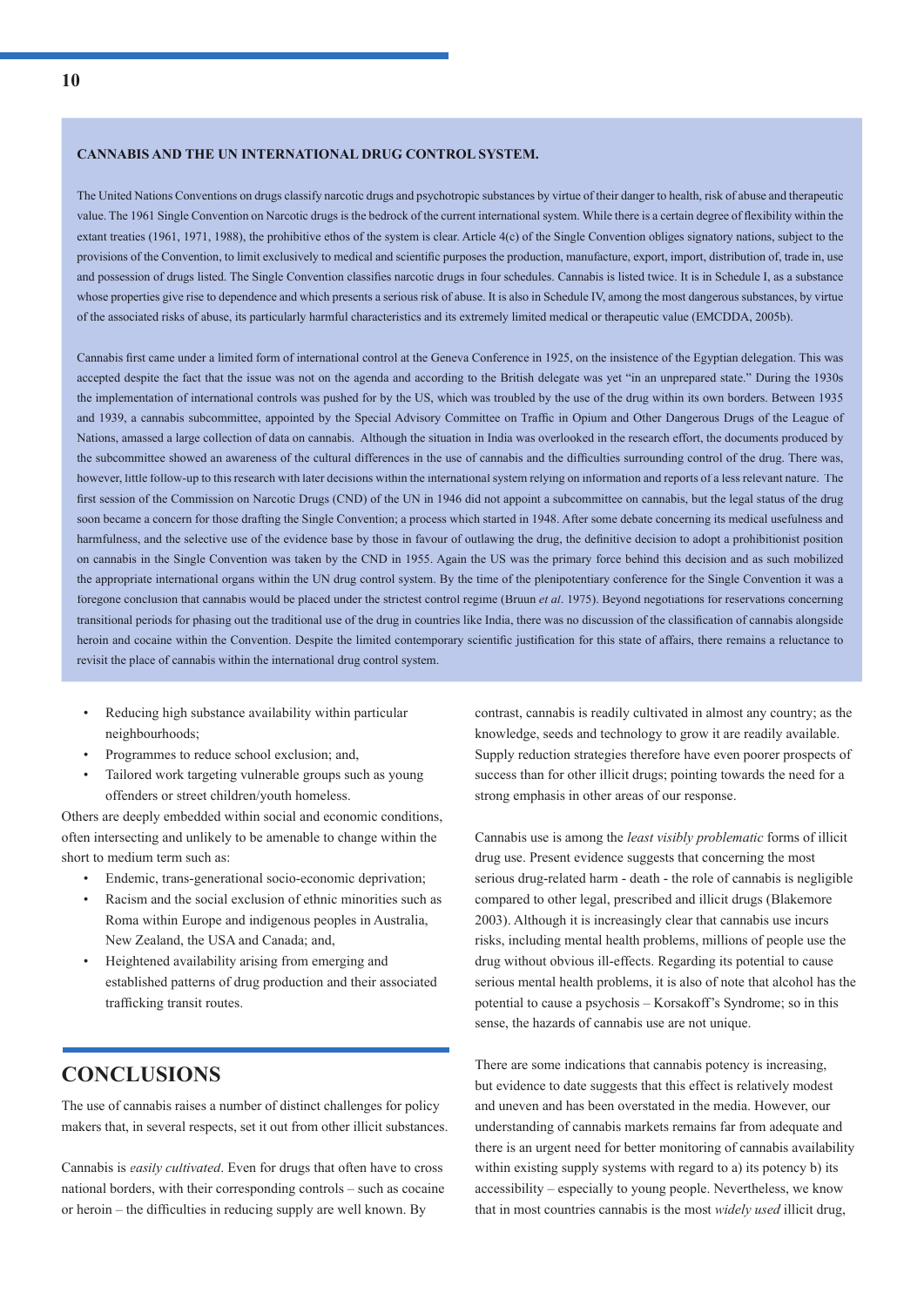being tried by very large numbers of teenagers, regularly used by a significant minority and, in some cases, having been used by a majority of the adult population. In many respects it is now also *culturally-embedded* within youth culture. This widespread and embedded use implies that it will be less amenable to approaches that primarily rely on enforcement through the criminal justice system.

The evidence suggests that as long as cannabis use remains illegal, the more severe criminal penalty schemes are no more likely to deter use than are civil penalty schemes, but criminal regimes result in greater social costs to individuals and more criminal justice costs to communities. Furthermore, criminalizing cannabis users also places many citizens outside of the law and raises the possibility that either a) a large fraction of the population are potentially open to criminal charges, with the corresponding costs to individuals and society b) the law is largely unenforced, or enforced inequitably on certain sectors of society e.g. ethnic minorities – potentially bringing the law into disrepute. At present, the status of cannabis within the existing UN conventions means that it is currently impossible to determine whether bringing cannabis control within a legal, regulated framework could further reduce cannabis-related harms, but this possibility cannot be dismissed and, arguably, deserves cautious study.

Regarding effective policies, unsurprisingly, no simple solutions exist. However, an evidence-based response to cannabis-related harms - including those to mental health - would seem to require a *multi-faceted, developmental approach* that resists populist solutions. This briefing has identified a range of opportunities for further developing interventions within education, treatment and a wider public health approach, each of which has promise but require further evaluation. However, ultimately, cannabis-related harms are only ever likely to be truly minimised in the longer term, if diverse, underlying factors are also addressed. Consequently, any immediate and focused response on interventions should not be allowed to obscure the necessity of addressing the underlying structural determinants of problem cannabis and other drug use.

### **REFERENCES**

Advisory Council on the Misuse of Drugs (2005) *Further consideration of the* 

- *classification of cannabis under the Misuse of Drugs Act 1971.* London: Home Office. Aldrich M R & Mikuriya T (1988) Savings in California law enforcement costs
- attributable to the Moscone Act of 1976 a summary. *Journal of Drug Issues,* 20 (1): 75-81.
- Arseneault L, Cannon M, Poulton R, Murray R, Caspi A & Moffitt T E (2002) Cannabis use in adolescence and risk for adult psychosis; longitudinal prospective study. *British Medical Journal,* 325: 1212-1213.
- Arseneault L, Cannon M, Witton J & Murray RM (2004) Causal association between cannabis and psychosis: examination of the evidence. *British Journal of Psychiatry,* 184 (2): 110-117.
- Australian Institute of Health and Welfare (2005) *2004 National Drug Strategy Household Survey:* Detailed Findings. (AIHW cat. no. PHE 66). (Canberra, AIHW (Drug Statistics Series No.16).).
- Benson PL, Roehjkepartain EC & Sesma A (2004) Tapping the power of community: building assets to strengthen substance abuse prevention. *Search Institute Insights and Evidence,* 2, 1: 1-14.
- Blakemore C (2003) A Scientifically Based Scale of Harm for all Social Drugs. In. *Alcohol and other recreational drugs: an interdisciplinary perspective on alcohol and other recreational drugs.* The Beckley Foundation. Conference Proceedings, Admiralty Arch, London.
- Brooks A, Stothard C, Moss J, Christie P & Ali R (1999) *Costs Associated with the Operation of the Cannabis Expiation Notice Scheme in South Australia.* Adelaide: Drug and Alcohol Services Council.
- Bruun K, Pan K & Rexed I (1975) *The Gentlemen's Club: International Control of Drugs and Alcohol,* University of Chicago.
- Cantwell R (2003) Substance use and schizophrenia: effects on symptoms, social functioning and service use. *British Journal of Psychiatry,* 182(4): 324-329.
- Caspi A, Moffitt T E, Cannon M, McClay J, Murray R, Harrington H, Taylor A, Arseneault L, Williams B, Braithwaite A, Poulton R & Craig IW (2005) Moderation of the effect of adolescent-onset cannabis use on adult psychosis by a functional polymorphism in the catachol-O-methyltransferase gene: longitudinal evidence of a gene-environment interaction. *Biological Psychiatry,* 57: 1117-1127.
- CBS (2006) *Wash.'s No 8 Agricultural Commodity: Pot* http://www.cbsnews.com/stories/2006/02/17/ap/strange/mainD8FQSIKO4.shtml (accessed 17/2/2006)
- Charles M, Bewley-Taylor D & Neidpath A (2005) *Drug policy in India: compounding harm?* The Beckley Foundation Drug Policy Programme. Briefing Paper 10.
- Chen C-Y, Wagner F A & Anthony J C (2002) Marijuana use and the risk of major depressive episode. Epidemiological evidence from the United States National Comorbidity Survey. *Social Psychiatry and Psychiatric Epidemiology,* 37: 199-206.
- Coffey C, Carlin J B, Degenhardt L, Lynskey M, Sanci L & Patton G C (2002) Cannabis dependence in young adults: an Australian population study. *Addiction,* 97: 187-194.
- Degenhardt L, Hall W & Lynskey M (2001) The relationship between cannabis use, depression and anxiety among Australian adults: findings from the National Survey of Mental Health and Well-Being. *Social Psychiatry and Psychiatric Epidemiology, 36: 219-227.*
- Degenhardt L, Hall W & Lynskey M (2003a) Testing hypotheses about the relationship between cannabis use and psychosis. *Drug and Alcohol Dependence,* 71: 37-48.
- Degenhardt L, Hall W & Lynskey M (2003b) Exploring the association between cannabis use and depression. *Addiction,* 98: 1493-1504.
- Donnelly N, Hall W & Christie P (2000) The effects of the Cannabis Expiation Notice scheme on levels and patterns of cannabis use in South Australia: evidence from National Drug Strategy Household Surveys 1985-95. *Drug and Alcohol Review,* 19 (3): 265-269.
- Elliott L, Orr L, Watson L & Jackson A (2002) *Drug treatment services for young people: a systematic review of effectiveness and the legal framework*. Effective Interventions Unit. Scottish Executive Drug Misuse Research Programme.
- EMCDDA (2003) *Legal status of cannabis: situation in the EU member states.* http://eldd. emcdda.eu.int/trends/trends\_cannabis.shtml [Accessed 13 February 2003].
- EMCDDA (2004a) *An overview of cannabis potency in Europe. Luxembourg*: Office for Official Publications of the European Communities.
- EMCDDA (2004b) *Annual Report 2004 The state of the drugs problem in the European Union and Norway*. Luxembourg: Office for Official Publications of the European Communities.
- EMCDDA (2005a) *Annual Report 2005 The state of the drugs problem in the European Union and Norway*. Luxembourg: Office for Official Publications of the European Communities.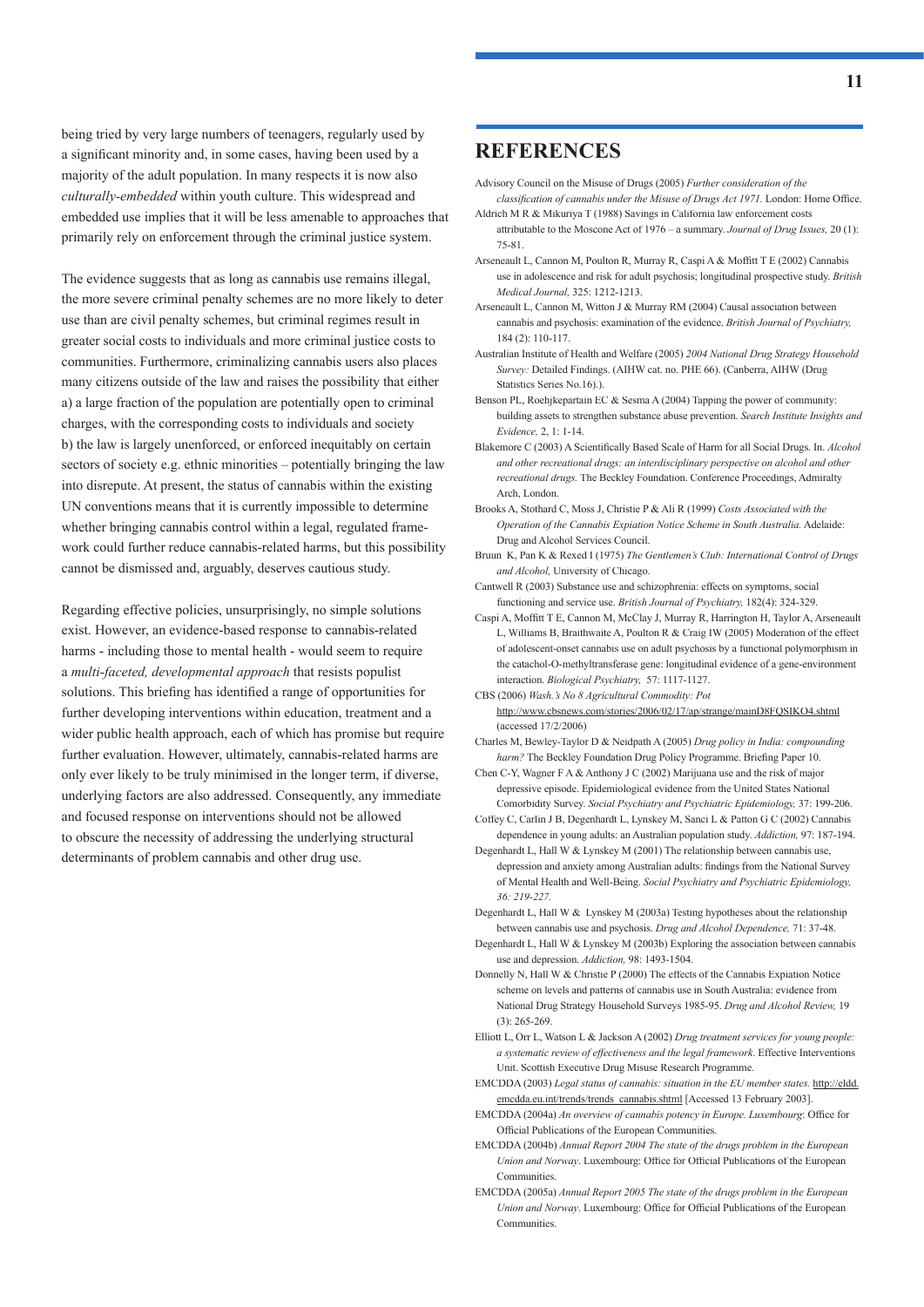EMCDDA (2005b) EMCDDA Thematic Papers: *Illicit Drug Use in the EU: Legislative Approaches.*

Fergusson D M, Horwood L J & Swain-Campbell N R (2002) Cannabis use and psychosocial adjustment in adolescence and young adulthood. *Addiction,* 97: 1123-1135.

Fergusson D M, Horwood L & Ridder E M (2005) Tests of causal linkages between cannabis use and psychotic symptoms. *Addiction,* 100: 354-366.

Goodwin RD, Fergusson DM, & Horwood L J (2004) Association between anxiety disorders among young persons: results of a 21 year longitudinal study. *Journal of Psychiatric Research,* 38: 295-304.

- Grech A, Takei, A & Murray R (1998) Comparison of cannabis use in psychotic patients and controls in London and Malta . *Schizophrenia Research,* 29: 22.
- Green B E & Ritter C (2000) Marijuana use and depression. *Journal of Health Social and Behavior,* 41: 40-49.
- Hall W & Degenhardt L (2000) Cannabis use and psychosis: a review of clinical and epidemiological evidence. *Australian and New Zealand Journal of Psychiatry,* 34: 26-34.
- Hall W, Degenhardt L, Lynskey M (2001) *The health and psychological effects of cannabis use.* Canberra: National Drug Strategy.
- Hawks D, Scott K, McBride N, Jones P & Stockwell T (2002) *Prevention of psychoactive substance use: a selected review of what works in the area of prevention,* Geneva: World Health Organization.
- Henderson S & Bennett A (1999) *Social Marketing: An Executive Summary.* London, Centre for Research on Drugs and Health Behaviour, Executive Summaries Series.
- Henquet C, Murray R, Linszen D & van Os J (2005) The environment and schizophrenia: the role of cannabis use. *Schizophrenia Bulletin,* 31: 608-612.

Hough M, Warburton H, Few B, May T, Man L-H, Witton J & Turnbull P J (2003) *A growing market: the domestic cultivation of cannabis.* York: The Joseph Rowntree Foundation.

Johnston LD, O'Malley PM, Bachman JG & Schulenberg JE (2004) *Monitoring the Future national survey results on drug use, 1975-2003. Volume I: Secondary school students* (NIH Publication No. 04-5507), Bethesda, MD: National Institute on Drug Abuse.

Krabbendam L & van Os J (2005) Schizophrenia and urbanicity: a major environmental influence – conditional on genetic risk. *Schizophrenia Bulletin*, 31: 795 -799.

Krajewski K (1999) How Flexible are the UN Drug Conventions? *The International Journal of Drug Policy,* 10 (4): 329-338.

- Lenton S (2005) Deterrence theory and the limitations of criminal penalties for cannabis use. In, T. Stockwell, P. Gruenewald, J. Toumbourou & W. Loxley (Eds.), Preventing harmful substance use: *The evidence base for policy and practice.* Chichester: John Wiley & Sons.
- Lenton S, Christie P, Humeniuk R, Brooks A, Bennett P & Heale P (1999) *Infringement versus conviction: The social impact of a minor cannabis offence under a civil penalties system and strict prohibition in two Australian states (monograph No. 36)*. Canberra: Publications Productions Unit, Commonwealth Department of Health and Aged Care, National Drug Strategy.
- Lenton S, Humeniuk R, Heale P & Christie P (2000) Infringement versus conviction: The social impact of a minor cannabis offence in SA and WA. *Drug and Alcohol Review,* 19: 257-264.
- Linszen DH, Dingemans PM & Lenior ME (1994) Cannabis abuse and the course of recent onset schizophrenic disorders. *Archives of General Psychiatry,* 51: 273-279.
- Long L E, Malone D T & Taylor D A (2005) The pharmacological actions of cannabidiol. *Drugs of the Future,* 30, (7):747-753.
- Loxley W, Toumbouro J W, Stockwell T, Haines B, Scott K, Godfrey C, Waters E, Patton G C, Fordham R, Gray D, Marshall J, Saggers S & Williams J (2004) *The Prevention of Substance Use, Risk and Harm in Australia: A Review of the Evidence.* Canberra, Australian Government Department of Health and Ageing.

McCambridge J & Strang J (2004) The efficacy of single-session motivational interviewing in reducing drug consumption and perceptions of drug-related risk and harm among young people: results from a multi-site cluster randomized trial. *Addiction,* 99: 39-52.

- McDonald D, Moore R, Norberry J, Wardlaw G & Ballenden N (1994) *Legislative Options for Cannabis in Australia (Monograph No. 26).* Canberra: Australian Government Printing Service.
- Macleod J, Oakes R, Copello A, Crome I, Egger M, Hickman M, Oppenkowski T, Stokes H & Davey Smith G (2004) Psychological and social sequelae of cannabis and other illicit drug use by young people: a systematic review of longitudinal, general population studies. *Lancet,* 363: 1579-1588.
- MacCoun R & Reuter P (1997) Interpreting Dutch cannabis policy: Reasoning by analogy in the legalisation debate. *Science,* 278 (3): 47-52.

MacCoun R, & Reuter P (2001a) Evaluating alternative cannabis regimes. *British Journal of Psychiatry,* 178: 123-128.

MacCoun R, & Reuter P (2001b) Cannabis regimes - a response. *British Journal of Psychiatry,* 179: 369-370.

Maki P, Veijola J, Jones P B, Murray G K, Koponen H, Tienari P, Miettunen J, Tanskanen P, Wahlberg K-E, Koskinen J, Lauronen E & Isohanni M (2005) Predictors of schizophrenia--a review. *British Medical Bulletin,* 73-74(1): 1 - 15.

May T, Warburton H, Turnbull P J & Hough M (2002) Times they are a changing: policing of cannabis. York: Joseph Rowntree Foundation.

Medina-Mora M E & Guiot E R (2003a) Demand of drugs: Mexico in the international perspective. *Salud Mental,* 26: 1-11.

Medina-Mora M E, Cravioto P, Villatoro J, Feliz C, Galván-Castillo F & Tapia-Conyer R (2003b) Drug use among adolescents: results from the National Survey of Addictions, 1998. *Salud Publica de Mexico,* 45: S16-S25 Suppl. 1.

Miller P, Lawrie S M, Hodges, A, Clafferty R, Cosway R, Johnstone E C (2001) Genetic liability, illicit drug use, life stress and psychotic symptoms: preliminary findings from the Edinburgh study of people at high risk for schizophrenia. *Social Psychiatry and Psychiatric Epidemiology,* 36: 338-342.

Miron J O (2002) *The effect of marijuana decriminalization on the budgets of Massachusetts Governments, with a discussion of decriminalization's effect on marijuana use.* Massachusetts: Drug Policy Forum of Massachusetts.

Model K E (1993) The effect of marijuana decriminalisation on hospital emergency room drug episodes: 1975-1978. *Journal of the American Statistical Association,* 88 (423): 737-747.

Pacula R L, Chriqui J F & King J (2003) *Marijuana Decriminalization: What Does It Mean In The United States? (ImpacTeen Research Paper Series, No. 27)*. Chicago: ImpacTeen.

Parry CDH, Myers B, Morojele NK, Flisher AJ, Bhana A, Donson H & Plüddemann A (2004) Trends in adolescent alcohol and other drug use: findings from three sentinel sites in South Africa (1997-2001), *Journal of Adolescence,* 27: 429-440.

Patton G C, Coffey C, Carlin J B, Degenhardt L, Lynskey M & Hall W (2002) Cannabis use and mental health in young people: cohort study. *British Medical Journal,* 325: 1195-1198.

Regier D, Farmer M E & Rae D S (1990) Comorbidity of mental disorders with alcohol and other drug abuse: results from the epidemiologic catchment area (ECA) study. *Journal of the American Medical Association,* 264: 2511-2518.

- Reinarman C, Cohen P D A & Kaal H L (2004) The limited relevance of drug policy: Cannabis in Amsterdam and in San Francisco. *American Journal of Public Health,* 94 (5): 836-842.
- Robins, L. N. & Regier, D. A. (1991) *Psychiatric disorders in America: the epidemiologic catchment area study.* Free Press, New York.

Semple D M, McIntosh A M & Lawrie SM (2005) Cannabis as a risk factor for psychosis: systematic review. *Journal of Psychopharmacology,* 19: 187-194.

- Single E, Christie P  $&$  Ali R (2000) The impact of cannabis decriminalisation in Australia and the United States. *Journal of Public Health Policy,* 21 (2):157-186.
- Smit F, Bolier L & Cuijpers P (2004) Cannabis use and the risk of later schizophrenia. *Addiction,* 99: 425-430.
- Solowij N & Greyner B F S (2002) Are the consequences of cannabis use age dependent? *Addiction,* 97: 1083-1086.

Spooner C, Hall W & Lynskey M (2001) *Structural determinants of youth drug use,* ANCD research paper 2. Woden ACT: Australian National Council on Drugs.

The Health Advisory Service (2001) *The substance of young needs: review*. London: Health Advisory Service.

Theis C F, & Register C A (1993) Decriminalisation of marijuana and the demand for alcohol, marijuana and cocaine. *The Social Science Journal,* 30 (4): 385-399.

Thomas H (1996) A community survey of the adverse effects of cannabis use. *Drug and Alcohol Dependence,* 42: 201-207.

Tien A Y & Anthony J C (1990) Epidemiological analysis of alcohol and drug use as risk factors for psychotic experiences. *Journal of Nervous and Mental Disease,* 178 (8): 473-480.

Trace M, Klein A & Roberts M (2004) *Reclassification of cannabis in the United Kingdom*. The Beckley Foundation Drug Policy Programme: A DrugScope Briefing Paper No 1.

- United Nations (2001) *World situation with regard to drug abuse, with particular reference to children and youth,* Economic and Social Council: E/CN.7/2001/4.
- United Nations Office on Drugs and Crime (2005) 2005 World Drug Report Volume 1: *Analysis.* Vienna: United Nations Office on Drugs and Crime.
- van Os J, Bak M, Hanssen M, Bijl R V, de Graaf R & Verdoux H (2002) Cannabis use and psychosis: a longitudinal population-based study. *American Journal of Epidemiology,* 156: 319-327.
- Verdoux H, Gindre C, Sorbara F, Tournier M & Swendsen J D (2003) Effects of cannabis and psychosis vulnerability in daily life: an experience sampling test study. *Psychological Medicine,* 33: 23-32.
- Zisook S, Heaton R, Moranville J, Kuck J, Jernigan T & Braff D (1992) Past substance abuse and clinical course of schizophrenia. *American Journal of Psychiatry,* 149 (4): 552-553.